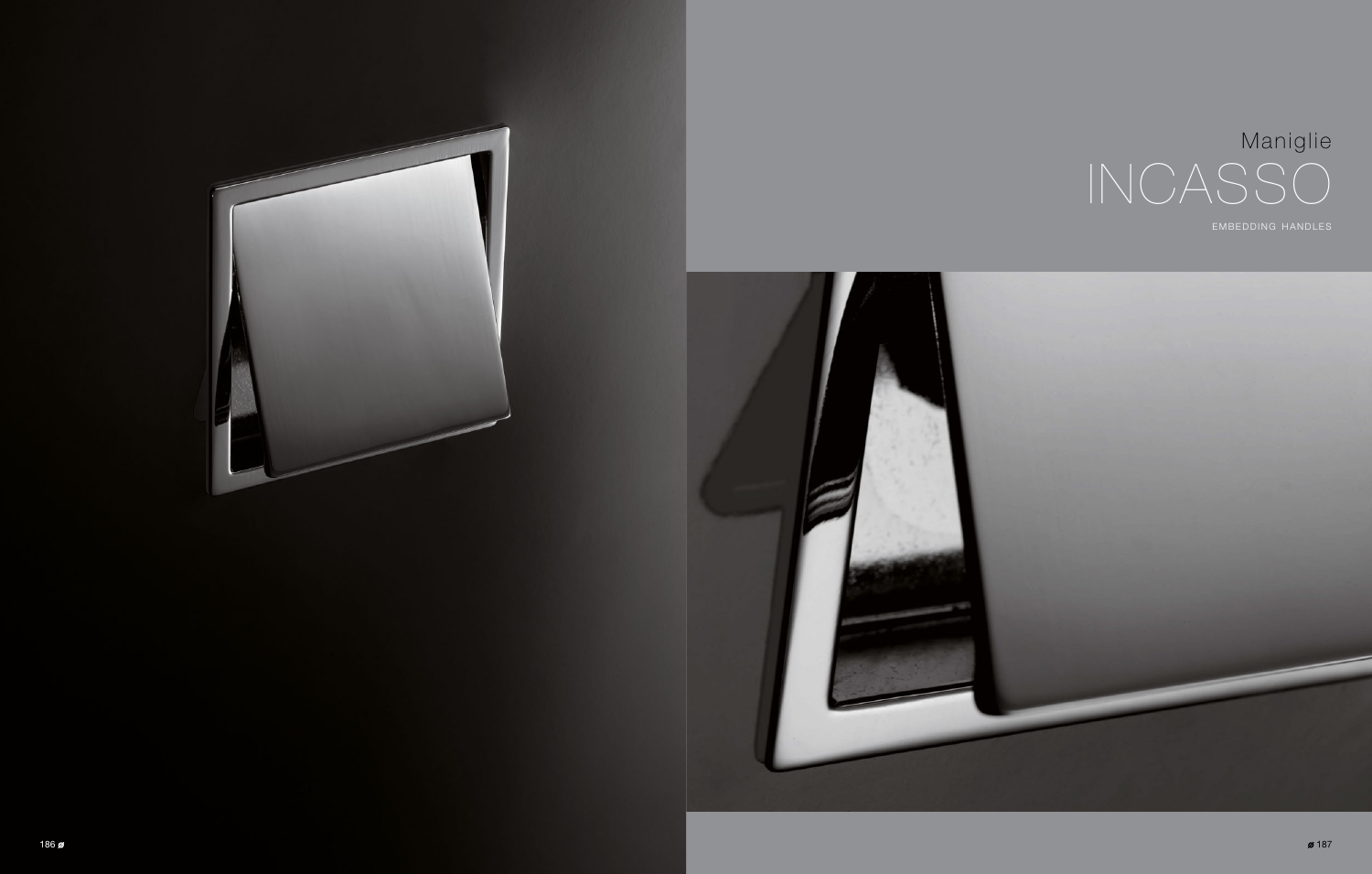ART. L C H S GR. 12975.0 120/117 109 21/19 60/57 200



MAT.: ZINKRAL



## CONTEMPORANEO CONTEMPORANEO MANIGLIE INCASSO

EMBEDDING HANDLES







MAT.: ZINKRAL

MAT.: ZINKRAL

MANIGLIE INCASSO

embedding handles



ART. L C H S GR. 12635.S 77/82 64 15 77/82 222



C H L

| ART.<br>2596.0 | L<br>48/50 | C | н<br>12 | $\mathbf{s}$<br>18 | GR.<br>126 |  |
|----------------|------------|---|---------|--------------------|------------|--|

| ART.<br>2644.0 | 205/210 | C.<br>128 | н<br>17,5 | S<br>35/40 | GR.<br>372 |  |
|----------------|---------|-----------|-----------|------------|------------|--|
|                |         |           |           |            |            |  |

| ART.   |         |    |      |       | GR. |
|--------|---------|----|------|-------|-----|
| 2626.B | 111/116 | 96 | 16.6 | 66/71 | 256 |











12626.**B** 



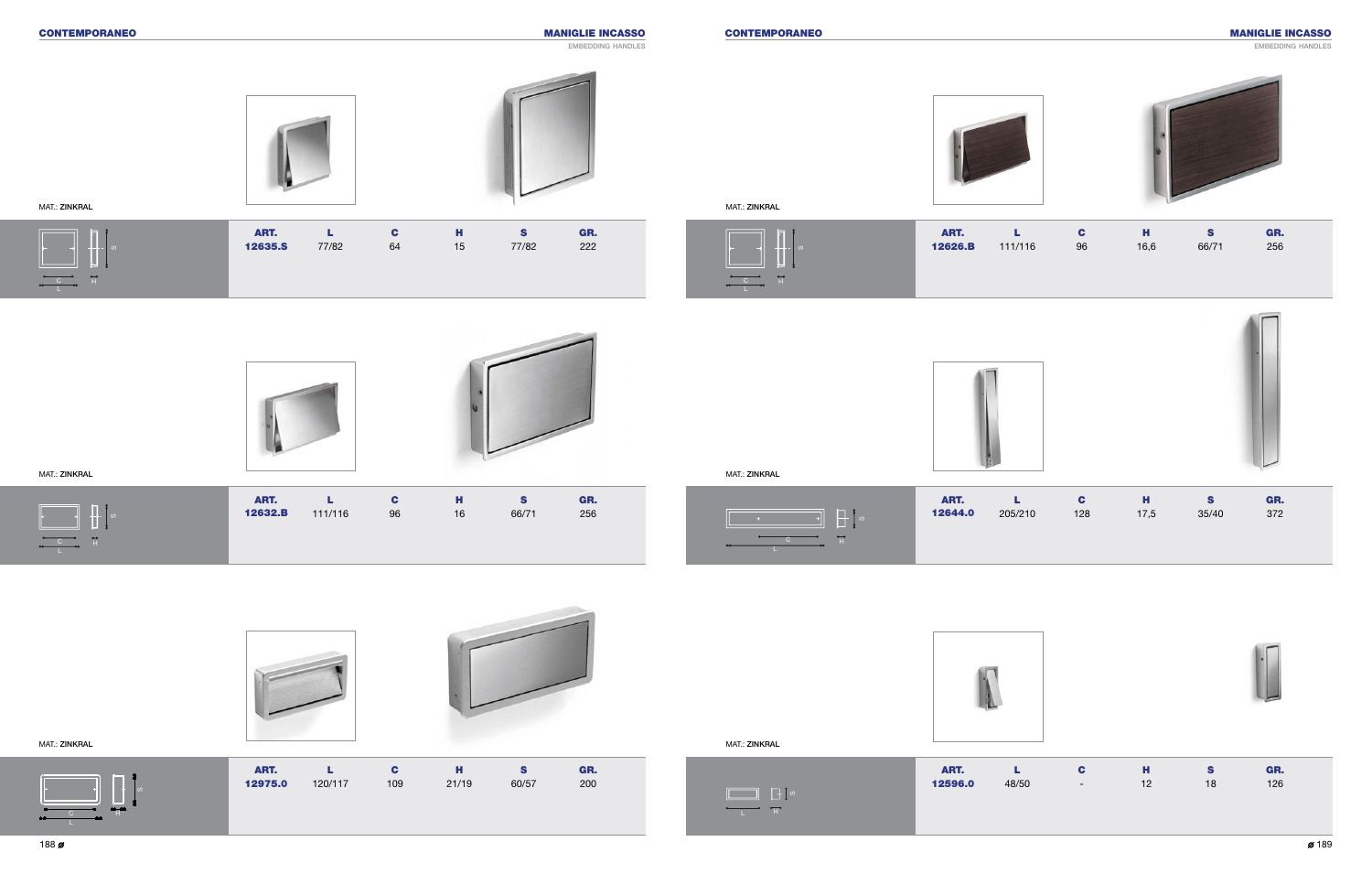



# PROTAGONISTI

ART. 12975.0 ANNO DI PRODUZIONE 2015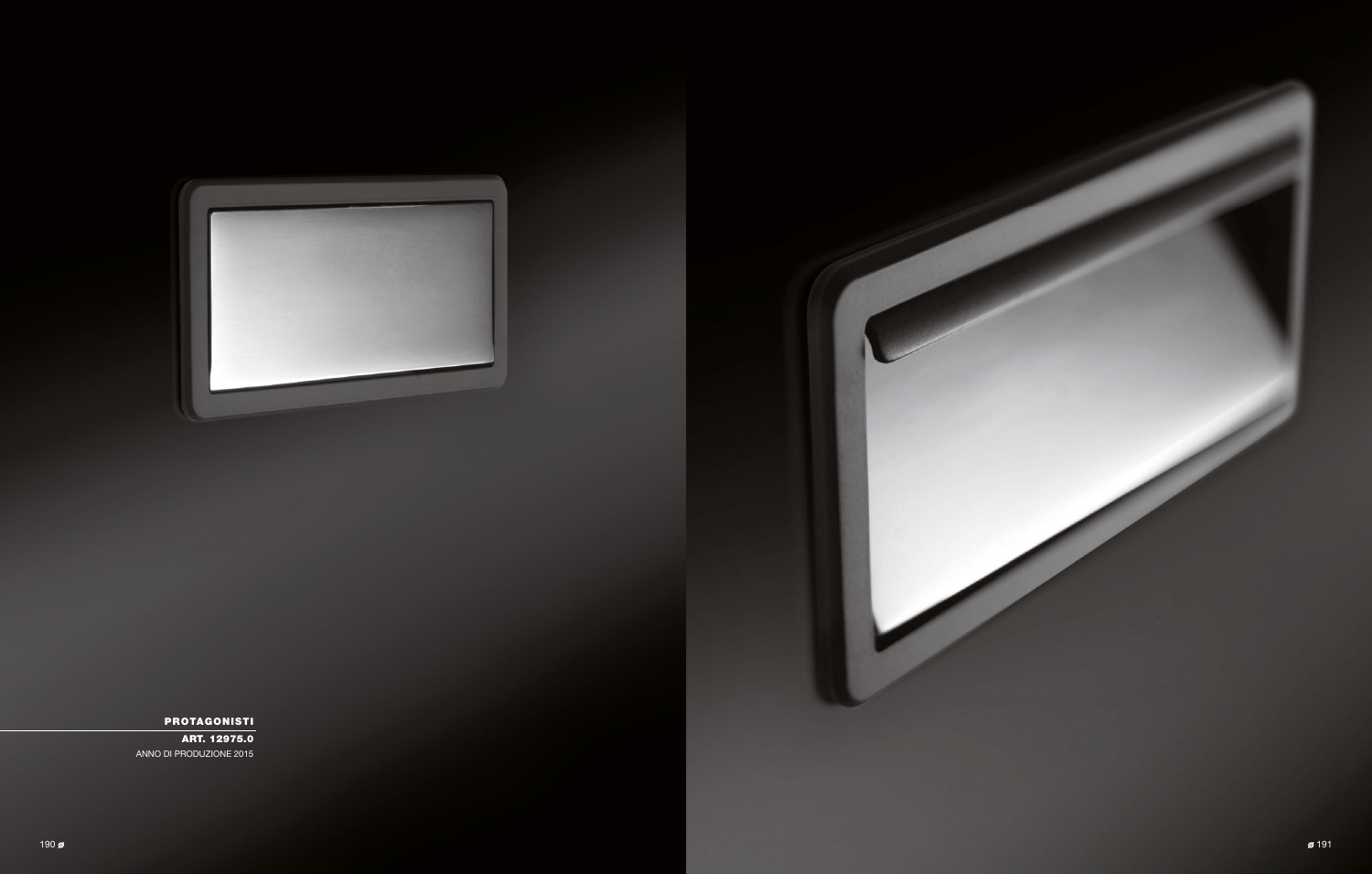## MAT.: ZINKRAL - ACCIAIO / STAINLESS STEEL

MAT.: ZINKRAL - ACCIAIO / STAINLESS STEEL

MAT.: ZINKRAL - ACCIAIO / STAINLESS STEEL





| ART.   |         |     |    |    | GR. |  |
|--------|---------|-----|----|----|-----|--|
| 2595.H | 197/201 | 192 | 15 | 40 | 173 |  |





| ART.   |    | C. | н    | S  | GR. |  |
|--------|----|----|------|----|-----|--|
| 2589.C | 73 | 64 | 10,5 | 21 | 34  |  |
|        |    |    |      |    |     |  |
|        |    |    |      |    |     |  |
|        |    |    |      |    |     |  |



| ART.   |         | C.  | н  | S  | GR. |  |
|--------|---------|-----|----|----|-----|--|
| 2465.A | 136/140 | 128 | 22 | 46 | 93  |  |
|        |         |     |    |    |     |  |
|        |         |     |    |    |     |  |
|        |         |     |    |    |     |  |





| ART. |                   | C.  | н  | s  | GR. |  |
|------|-------------------|-----|----|----|-----|--|
|      | 12512.A 134/140,5 | 128 | 23 | 46 | 94  |  |

## MAT.: ZINKRAL - ACCIAIO / STAINLESS STEEL NATURE AND STAINLESS STEEL AND STAINLESS STEEL AND STAINLESS STEEL THE STAINLESS STEEL



| .<br>_____               |         |         |     |      |    |     |  |
|--------------------------|---------|---------|-----|------|----|-----|--|
|                          | ART.    |         | С   | н    | s  | GR. |  |
| (your<br>- 00            | 12473.C | 71/77   | 64  | 17,3 | 50 | 150 |  |
| mm                       | 12473.G | 167/173 | 160 | 17,3 | 50 | 250 |  |
| $\overline{\phantom{a}}$ |         |         |     |      |    |     |  |







H



L C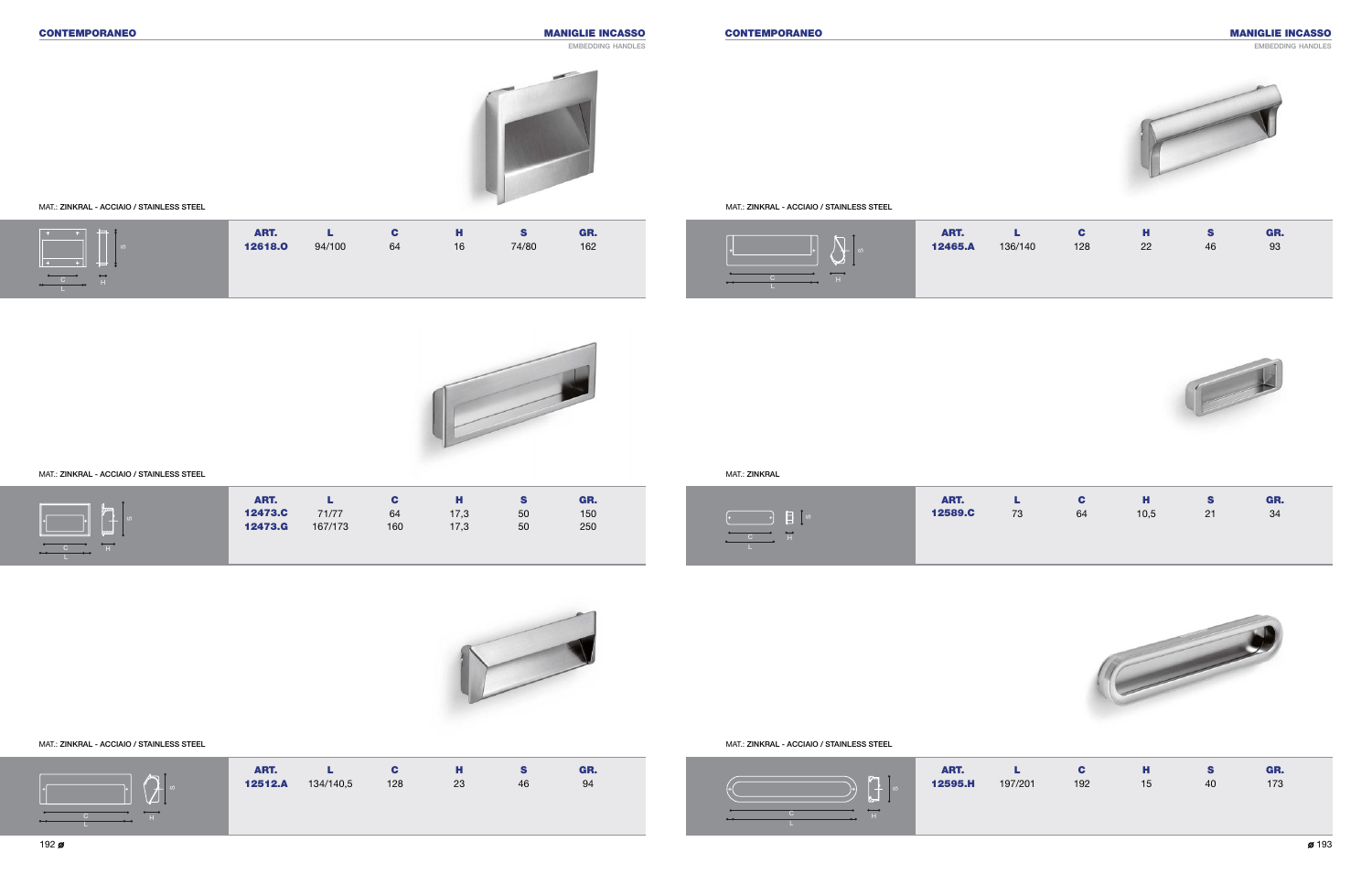### EMBEDDING HANDLES



MAT.: ZINKRAL



MAT.: ZINKRAL

| ART.   |         |    | н         | S         | GR. |
|--------|---------|----|-----------|-----------|-----|
| 2862.0 | 110/107 | 96 | 13,6/12,6 | 18.8/15.8 | 65  |
|        |         |    |           |           |     |

#### MAT.: ZINKRAL





MAT.: ZINKRAL

### MAT.: ZINKRAL







|       |                       | ART.    |         | С                        | п       |       | GR. |
|-------|-----------------------|---------|---------|--------------------------|---------|-------|-----|
|       | $\sqrt{2}$<br>း<br>ဖြ | 12890.0 | 200/194 | $\overline{\phantom{a}}$ | 13,5/12 | 18/16 | 90  |
| ستتعب | 66-61                 |         |         |                          |         |       |     |

| ART.   |     | С  | н  | s  | GR. |  |
|--------|-----|----|----|----|-----|--|
| 2541.0 | 182 | 96 | 36 | 22 | 80  |  |
|        |     |    |    |    |     |  |
|        |     |    |    |    |     |  |





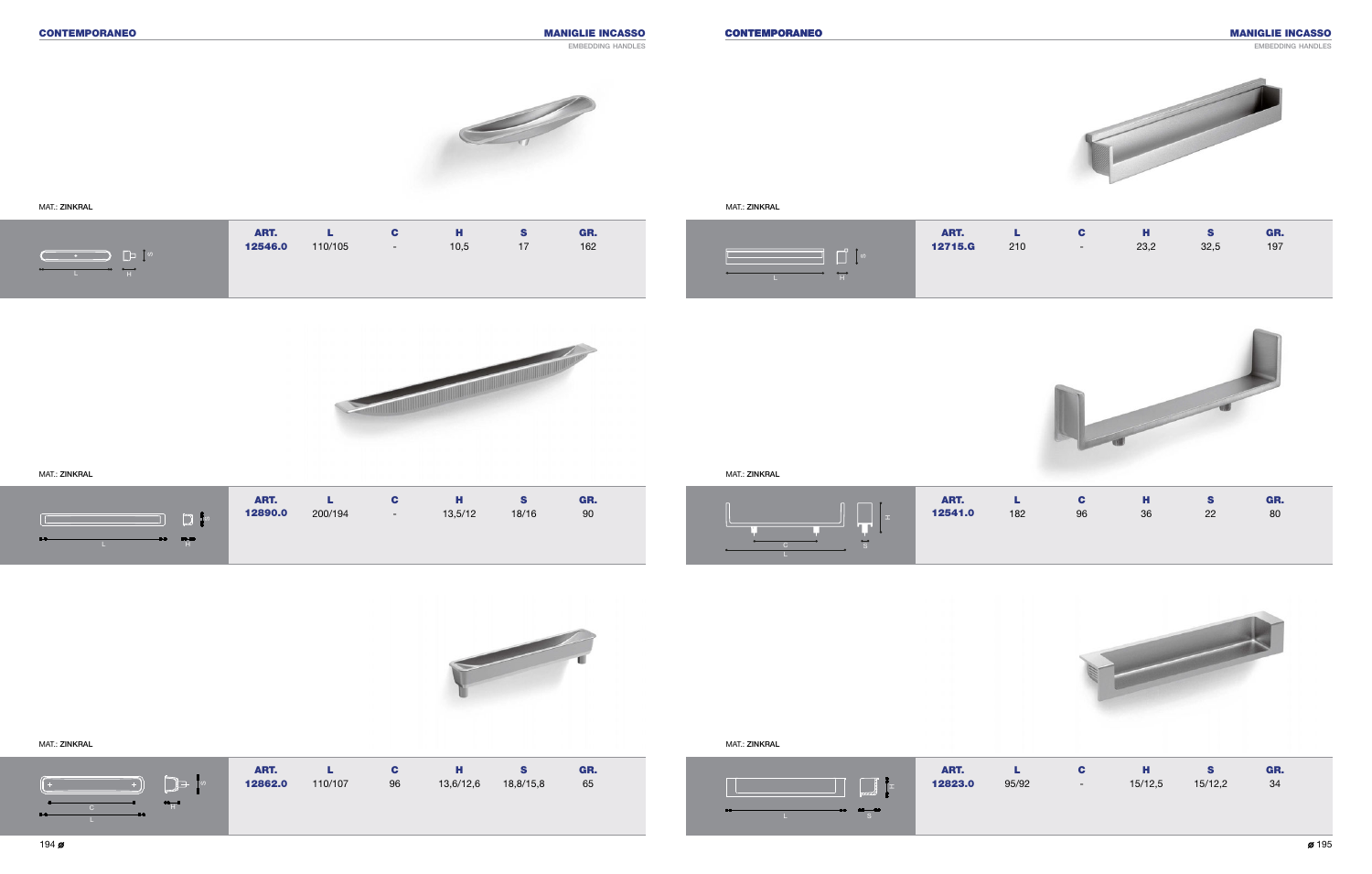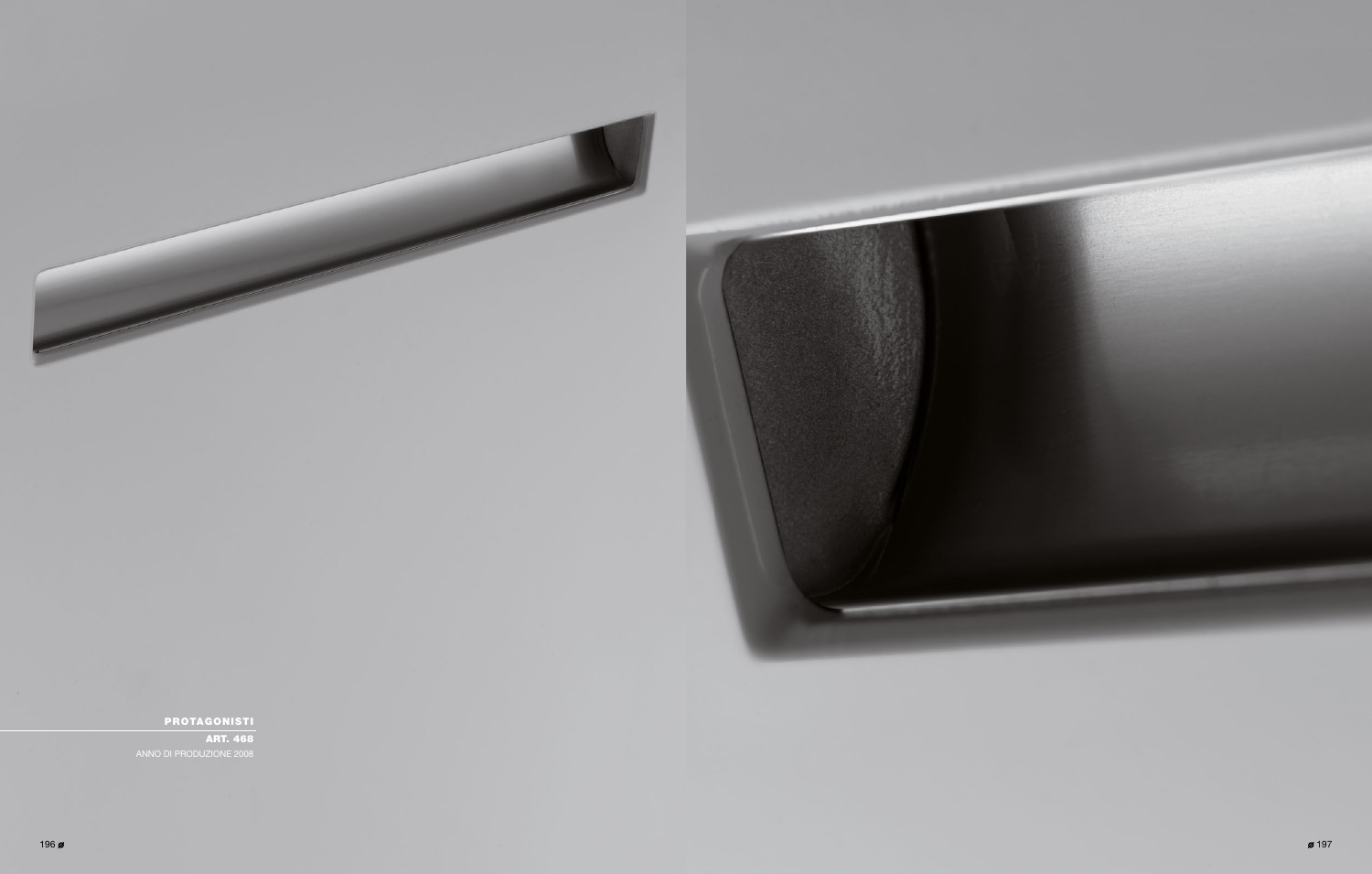MAT.: ZINKRAL - ALLUMINIO / ALUMINIUM

MAT.: ZINKRAL

| ART.   |         |     | ш     |       | GR. |
|--------|---------|-----|-------|-------|-----|
| 2868.0 | 168/165 | 160 | 27/25 | 59/40 | 318 |





ART. L C H S GR. **12905.S** 48/44 - 19,3/16 16,6/13,5 32 MAT.: ZINKRAL

| ART.   |         | С   | н         | S     | GR. |
|--------|---------|-----|-----------|-------|-----|
| 2859.0 | 170/168 | 160 | 22,8/21,5 | 58/46 | 413 |
| 2864.0 | 170/168 | 160 | 19.5/18   | 58/46 | 389 |
|        |         |     |           |       |     |



| ART.   |         | c                        | н         |           | GR. |
|--------|---------|--------------------------|-----------|-----------|-----|
| 2946.0 | 198/195 | $\overline{\phantom{0}}$ | 19,8/16,5 | 16,8/13,6 | 120 |



## CONTEMPORANEO CONTEMPORANEO MANIGLIE INCASSO



#### MAT.: ZINKRAL





| ART.    |         | C                        | н       | s       | GR. |
|---------|---------|--------------------------|---------|---------|-----|
| 12884.0 | 132/129 | $\overline{\phantom{0}}$ | 18/15,7 | 18/15,8 | 95  |
|         |         |                          |         |         |     |
|         |         |                          |         |         |     |

## MAT.: ZINKRAL

| $\pm$ | ART.<br><b>12869.S</b> | 150/147 | С<br>96 | н<br>18/13 | S<br>15,5/12,5 | GR.<br>109 |  |
|-------|------------------------|---------|---------|------------|----------------|------------|--|
|       |                        |         |         |            |                |            |  |

#### embedding handles











COORDINATO A 12905.S PAG. 198 - COMBINATED WITH 12905.S PAG. 198





COORDINATO A 12946.0 PAG.199 - COMBINATED WITH 12946.0 PAG.199